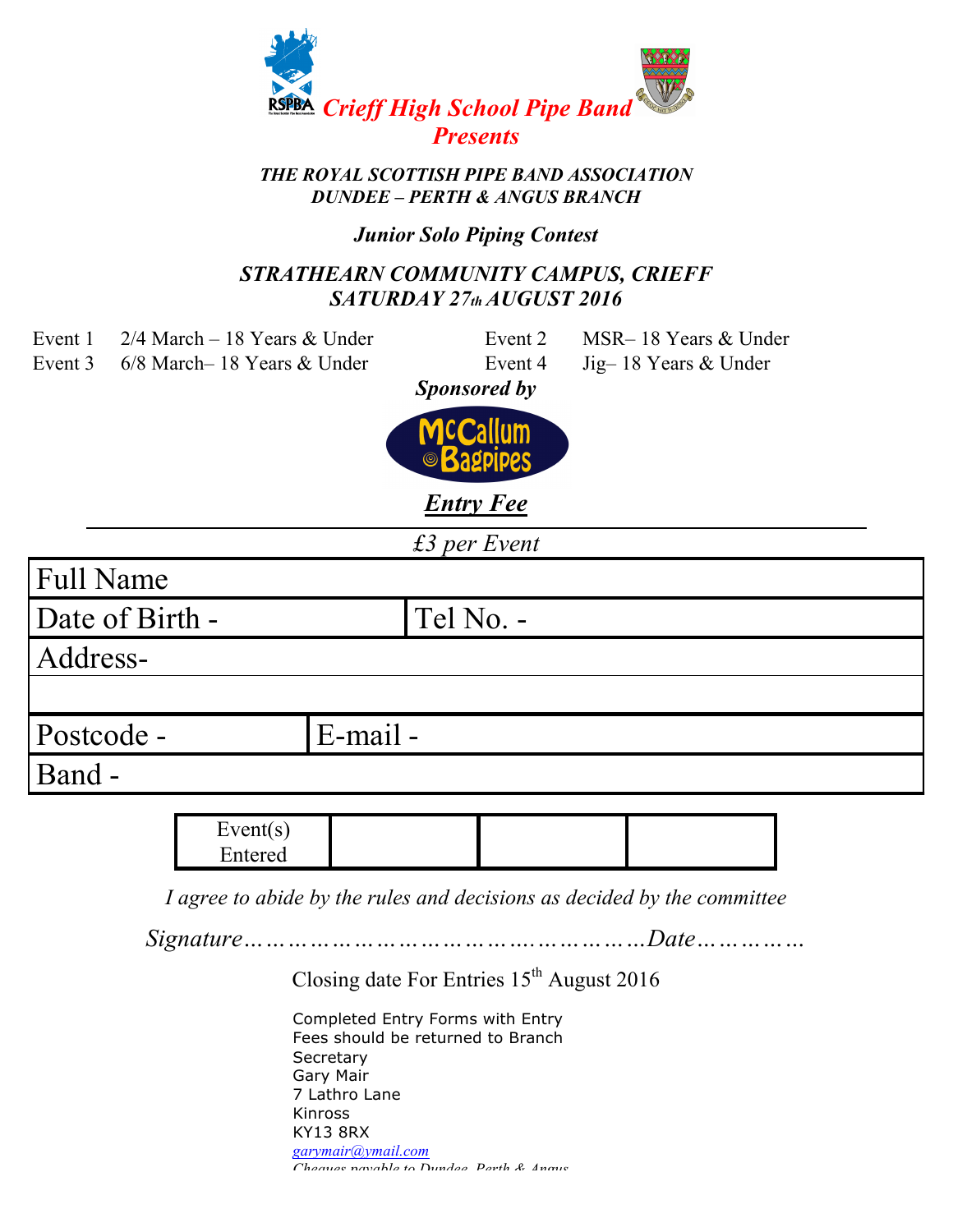#### **THE ROYAL SCOTTISH PIPE BAND ASSOCIATION DUNDEE – PERTH & ANGUS BRANCH**

#### **Crieff High School**

#### **Junior Solo Piping Contest**

#### **STRATHEARN COMMUNITY CAMPUS, CRIEFF.**

#### **SATURDAY 27th AUGUST 2016**

# **Playing Requirements**

- 1. Events 1- Minimum 4 Parts 2/4 March tempo
- 2. Events 2 March, Strathspey & Reel own choice with a minimum of 4 parts each
- 3. Events 3 Minimum 4 Parts 6/8 March tempo
- 3. Events 4 Jig minimum 4 parts

## **Rules**

- **1. Late entries will be accepted however will be required to play first.**
- **2. Entries are open to all players 18 years and under on 1st November 2015.**
- **3. Solo Competitors must be a registered member of a Dundee, Perth & Angus Branch RSPBA Band or be a member of a Pipe Band Competing at the Crieff High School Pipe Band Contest.**
- **4. Event 1 is confined to players who are a registered Member of a Grade 4B or Novice Juvenile B Band.**
- **5. Competitors who are a member of a Grade 4B or Novice Juvenile B Band may choose to play in Event 2, however they will not then be eligible to play in Event 1.**
- **6. Event 2 is confined to players who are a registered Member of a Grade 4A, Novice Juvenile A, Juvenile Band, Grade 3, Grade 2 or Grade 1 band.**
- **7. For Clarity - competitors in Event 1 may play in Events 3&4 also if they choose.**
- **8. For Clarity - competitors in Event 2 may play in Events 3&4 also if they choose.**
- **9. The judge's decisions are final in all aspects of playing.**
- **10. No responsibility will be accepted by the organisers for loss or damage to any property belonging to the competitors or members of the public.**
- **11. For all events, competitors should be in highland dress including jacket or waistcoat, tie, bonnet or Glengarry and appropriate footwear.**
- **12. Competitors must be ready to compete in accordance with the published order of play or as directed by the organisers. .**
- **13. All competitors must agree to be bound by these rules and entry requirements.**
- **14. The draw will be available to view on the Dundee, Perth & Angus Branch RSPBA website by 23/08/2016**

ANY QUERIES PLEASE CONTACT GARY MAIR ON 0771 7758 778 OR E-MAIL *garymair@ymail.com*

*Cheques payable to Dundee, Perth & Angus Branch RSPBA Sponsored by*

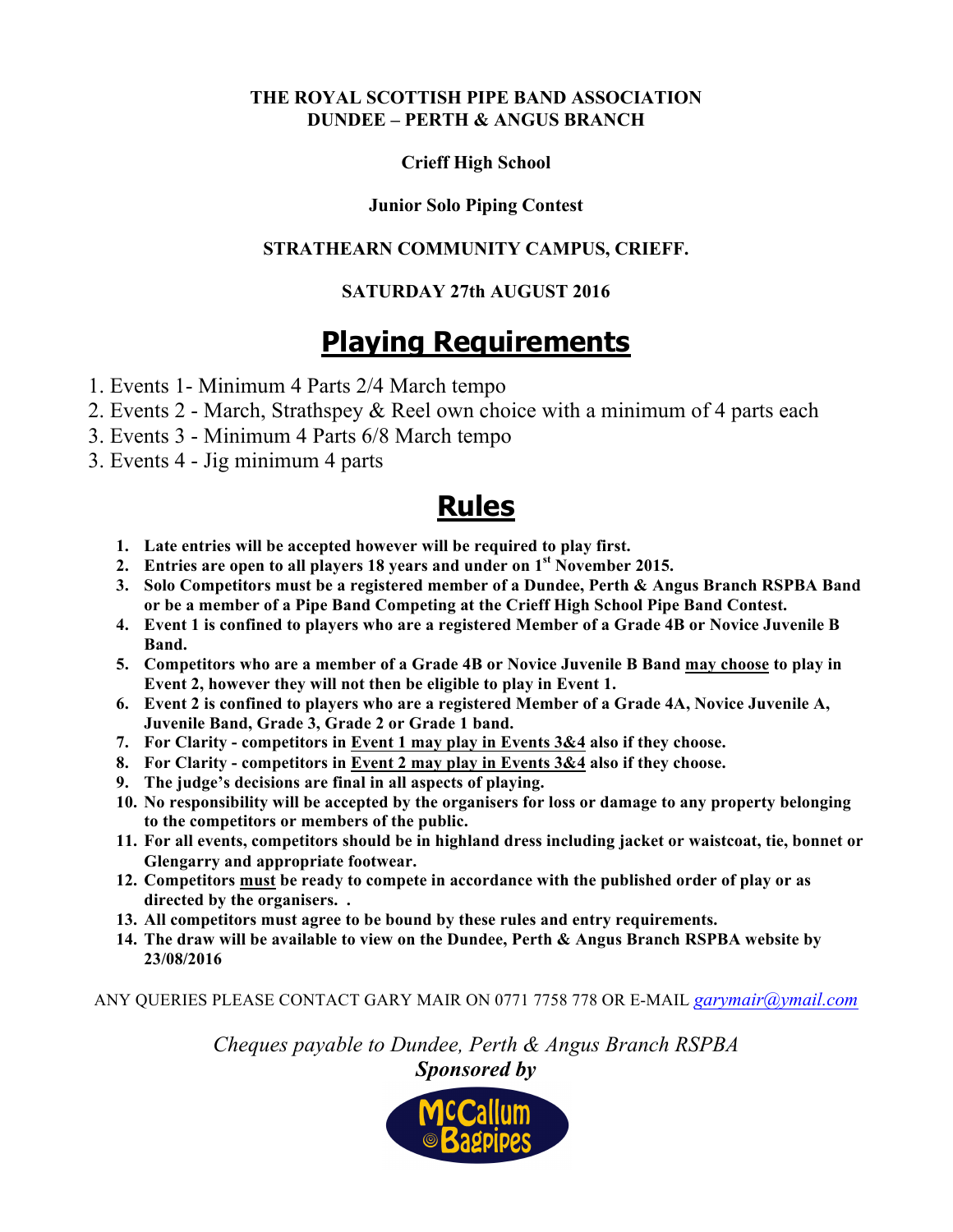

# *DUNDEE – PERTH & ANGUS BRANCH*

#### *Junior Solo Snare Drumming Contest*

#### *STRATHEARN COMMUNITY CAMPUS, CRIEFF SATURDAY 27th AUGUST 2016*

Event 1 2/4 March – 18 Years & Under Event 2 MSR– 18 Years & Under

*Sponsored by* 



*Entry Fee*

*£3 per Event*

Full Name

Date of Birth - Tel No. -

Address-

Postcode - E-mail -

Band -

 $Event(s)$ Entered

*I agree to abide by the rules and decisions as decided by the committee* 

*Signature………………………………….……………Date……………*

Closing date For Entries 15<sup>th</sup> August 2016

Completed Entry Forms with Entry Fees should be returned to Branch **Secretary** Gary Mair 7 Lathro Lane Kinross KY13 8RX *garymair@ymail.com Cheques payable to Dundee, Perth & Angus*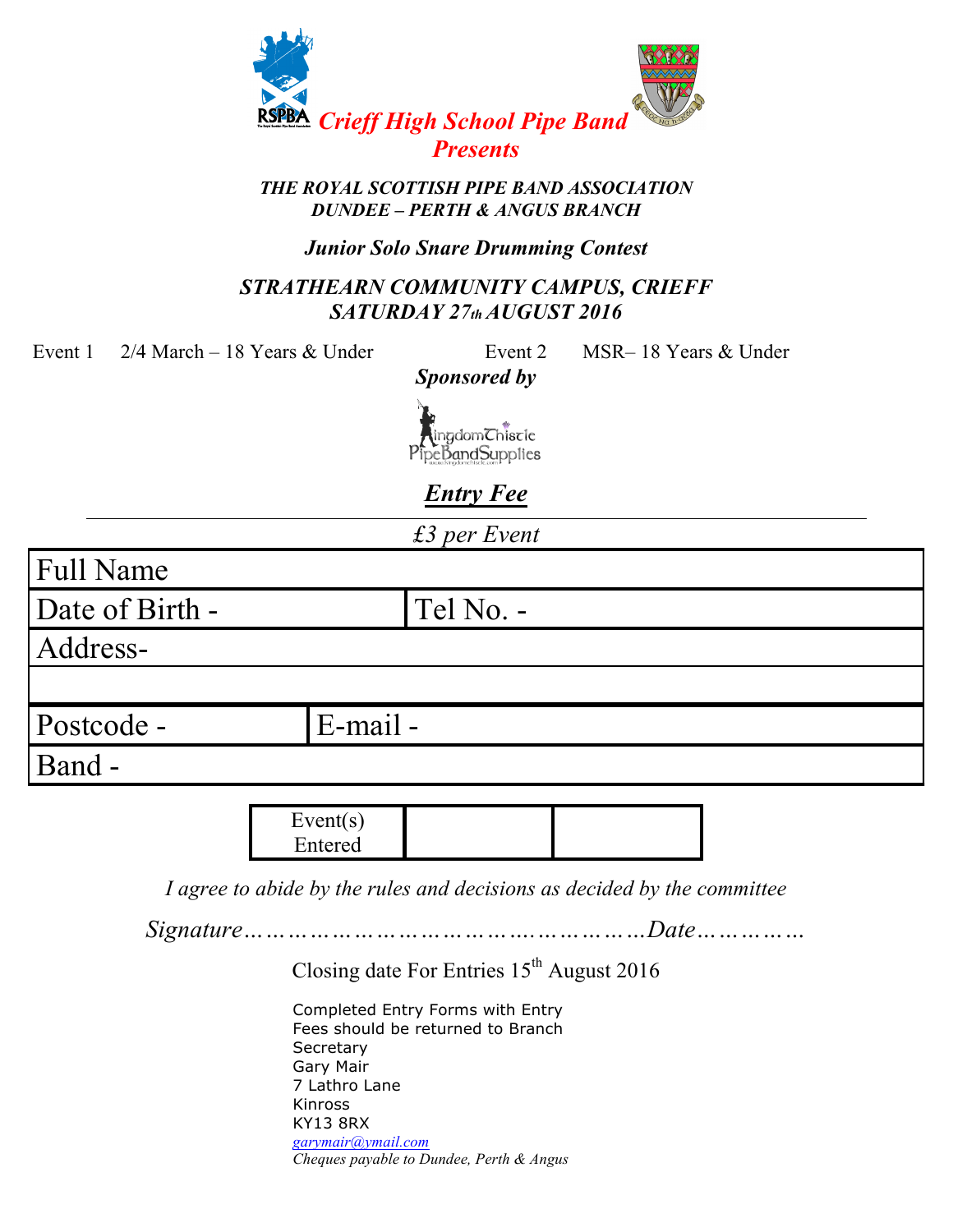#### **THE ROYAL SCOTTISH PIPE BAND ASSOCIATION DUNDEE – PERTH & ANGUS BRANCH**

#### **Crieff High School**

#### **Junior Solo Snare Drumming Contest**

#### **STRATHEARN COMMUNITY CAMPUS, CRIEFF.**

#### **SATURDAY 27th AUGUST 2016**

# **Playing Requirements**

- 1. Events 1- Minimum 4 Parts 2/4 March tempo
- 2. Events 2 March, Strathspey & Reel own choice with a minimum of 4 parts each

## **Rules**

- **1. Late entries will be accepted however will be required to play first.**
- **2. Entries are open to all players 18 years and under on 1st November 2015.**
- **3. Solo Competitors must be a registered member of a Dundee, Perth & Angus Branch RSPBA Band or be a member of a Pipe Band competing at the Crieff High School Pipe Band Contest.**
- **4. Competitors must be accompanied by 1 or 2 Pipers.**
- **5. Event 1 is confined to players who are a registered Member of a Grade 4B or Novice Juvenile B Band.**
- **6. Competitors who are a member of a Grade 4B or Novice Juvenile B Band may choose to play in Event 2, however they will not then be eligible to play in Event 1.**
- **7. Event 2 is confined to players who are a registered Member of a Grade 4A, Novice Juvenile A, Juvenile Band, Grade 3, Grade 2 or Grade 1 band.**
- **8. The judge's decisions are final in all aspects of playing.**
- **9. No responsibility will be accepted by the organisers for loss or damage to any property belonging to the competitors or members of the public.**
- **10. For all events, competitors should be in highland dress including jacket or waistcoat, tie, bonnet or Glengarry and appropriate footwear.**
- **11. Competitors must be ready to compete in accordance with the published order of play or as directed by the organisers. .**
- **12. All competitors must agree to be bound by these rules and entry requirements.**
- **13. The draw will be available to view on the Dundee, Perth & Angus Branch RSPBA website by 23/08/2016**

ANY QUERIES PLEASE CONTACT GARY MAIR ON 0771 7758 778 OR E-MAIL *garymair@ymail.com*

*Cheques payable to Dundee, Perth & Angus Branch RSPBA*

#### *Sponsored by*

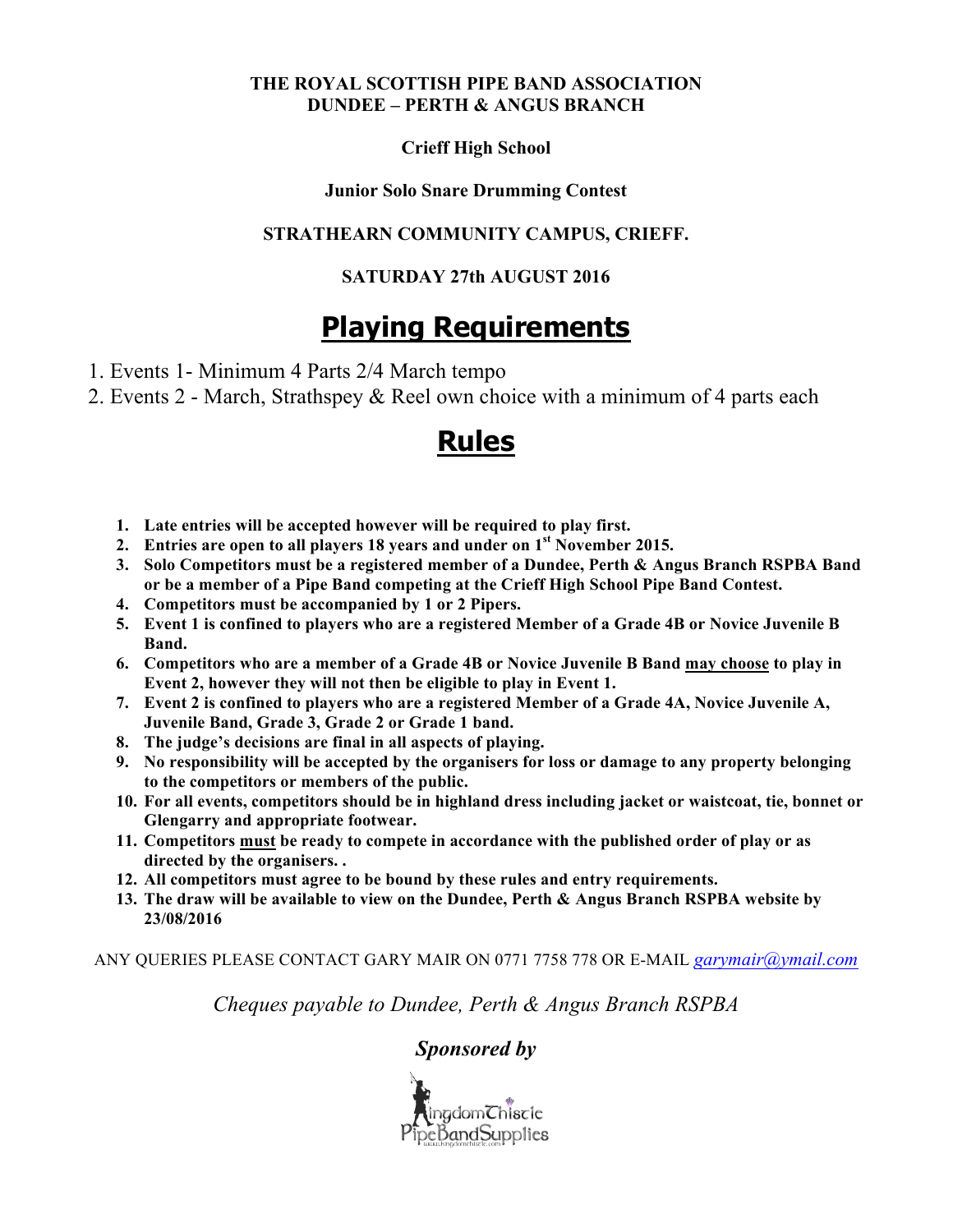

# *DUNDEE – PERTH & ANGUS BRANCH*

#### *Junior Solo Tenor Drumming Contest*

#### *STRATHEARN COMMUNITY CAMPUS, CRIEFF SATURDAY 27th AUGUST 2016*

Event 1 2/4 March – 18 Years & Under Event 2 MSR– 18 Years & Under

*Sponsored by* 

**O**PROLINE

*Entry Fee*

*£3 per Event*

| <b>Full Name</b> |             |  |
|------------------|-------------|--|
| Date of Birth -  | Tel No. -   |  |
| Address-         |             |  |
|                  |             |  |
| Postcode -       | $E$ -mail - |  |
| <b>Band</b> -    |             |  |

Event(s) Entered

*I agree to abide by the rules and decisions as decided by the committee* 

*Signature………………………………….……………Date……………*

Closing date For Entries 15<sup>th</sup> August 2016

Completed Entry Forms with Entry Fees should be returned to Branch **Secretary** Gary Mair 7 Lathro Lane Kinross KY13 8RX *garymair@ymail.com Cheques payable to Dundee, Perth & Angus*